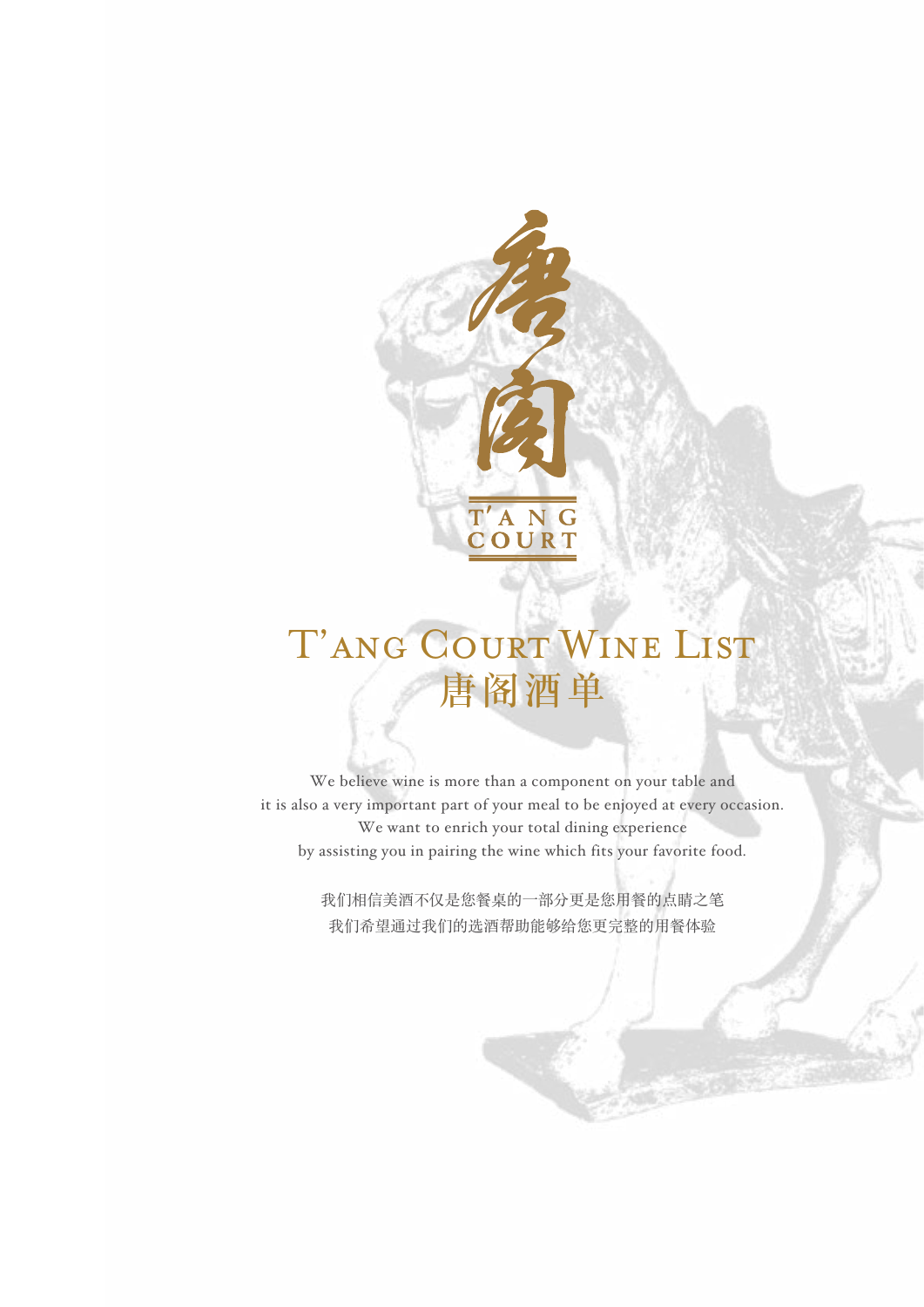## SOMMELIER SELECTION 侍 酒 师 精 选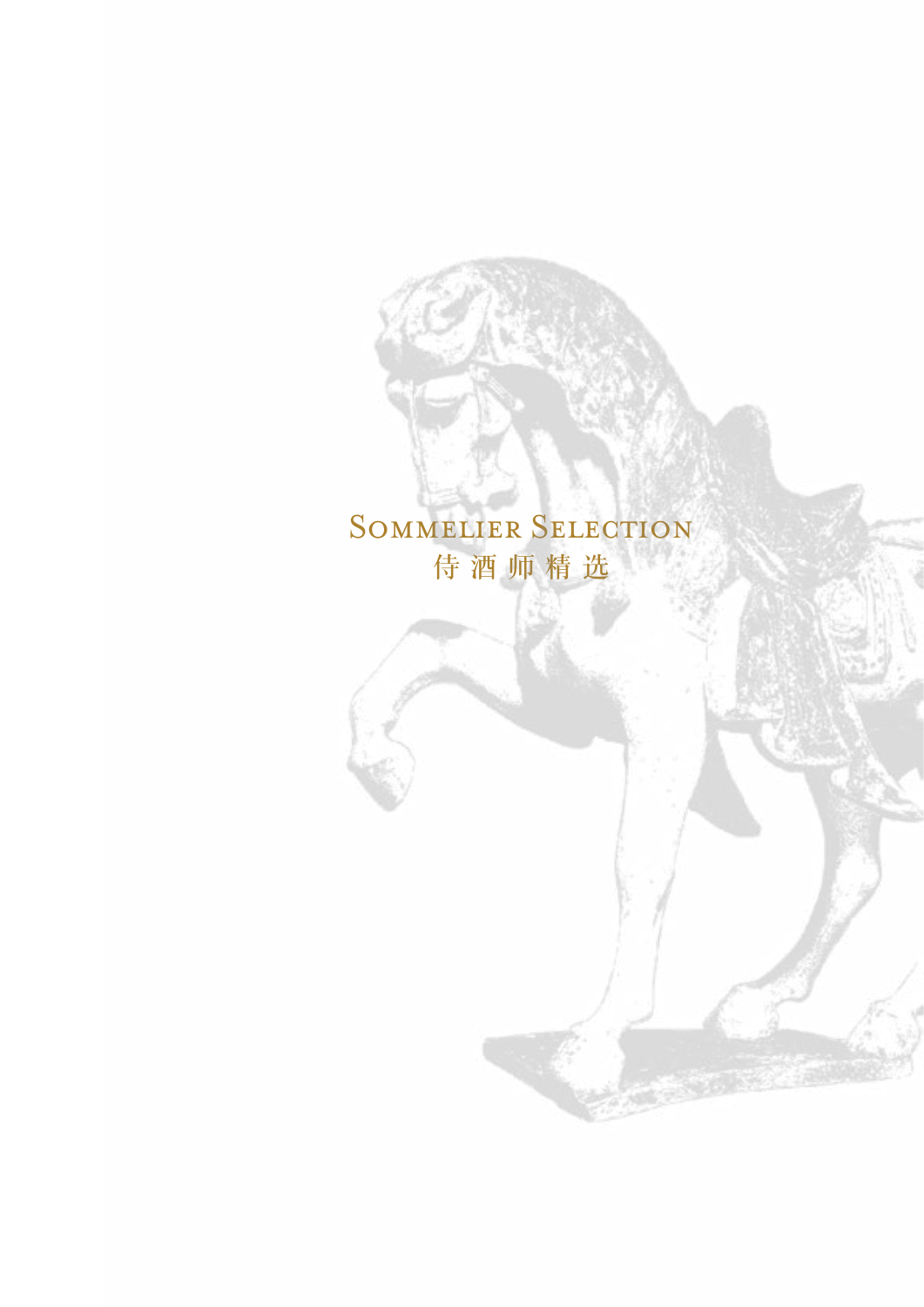#### SOMMELIER SELECTION 侍酒师精选

White Wine 白葡萄酒

| Dr. Wehrheim Buntstuck Weisser Burgunder (Pinot Blanc), Pfalz 2015<br>威海姆酒庄白皮诺,法尔兹,2015              | 650   |
|------------------------------------------------------------------------------------------------------|-------|
| Domaine Jean-Marc Boillot, Burgundy, Aligote, 2015<br>伯尔特酒庄, 阿里高特, 2015                              | 670   |
| Bouchard Pere et Fils La Vignee 2014<br>宝尚父子拉维妮,2014                                                 | 850   |
| Stag's Leap Karia Chardonnay, Napa 2016<br>鹿跃庄园嘉瑞霞多丽, 纳帕谷, 2016                                      | 950   |
| Shaw and Smith M3 Chardonnay, Adelaide Hills 2014/2016<br>沙朗庄园霞多丽,阿德莱德山,2014/2016                    | 1,030 |
| Gaja Rossj Bass Langhe, Piedmont, Italy 2016<br>嘉雅朗格山罗斯巴斯, 皮尔蒙特, 意大利, 2016                           | 1,650 |
| ouis Latour Corton Charlemagne Grand Cru, Cote de Beaune, France 2006<br>路易乐图戈东查理曼特级园, 伯恩丘, 法国, 2006 | 4,350 |
| <b>Red Wine</b><br>红葡萄酒                                                                              |       |
| Cave Yves Cuilleron Cornas Les Vires, Rhone 2016<br>古月龙酒庄西拉, 罗纳河谷, 2016                              | 800   |
| The Hess Collection Allomi Cabernet Sauvignon, Napa, USA 2016<br>赫斯精选阿罗密赤霞珠, 纳帕谷, 美国, 2016           | 1,000 |
| Ferraton Pere et Fils, Le Grand Courtil Crozes-Ermitage 2014<br>费童父子,古地乐红,赫米塔希丘,2014                 | 1,200 |
| Craggy Range Sophia, Gimblett Gravels, Hawke's Bay 2015<br>克莱格庄园索菲娅,金佰利格拉夫,霍克湾,2015                  | 1,250 |
| Casanova di Neri Brunello di Montalcino, Tuscany, Italy 2013<br>卡萨诺瓦布鲁奈罗蒙塔尔奇诺, 托斯卡纳, 意大利, 2013       | 1,880 |
| Chateau Talbot, 4ieme Grand Cru Classe, Saint Julien 2014<br>大宝城堡, 四级庄, 圣朱利安, 2014                   | 2,850 |
| Gaja Babaresco, Piedmont, Italy 2014<br>雅巴巴斯克,皮尔蒙特,意大利,2014                                          | 3,250 |
|                                                                                                      |       |
|                                                                                                      |       |

所有价格以人民币收费,另加 16.6% 的服务费 All prices charge in RMB and subject to 16.6% service charge 葡萄酒的年份会根据市场供应而变化 Vintage change is subject to the market availability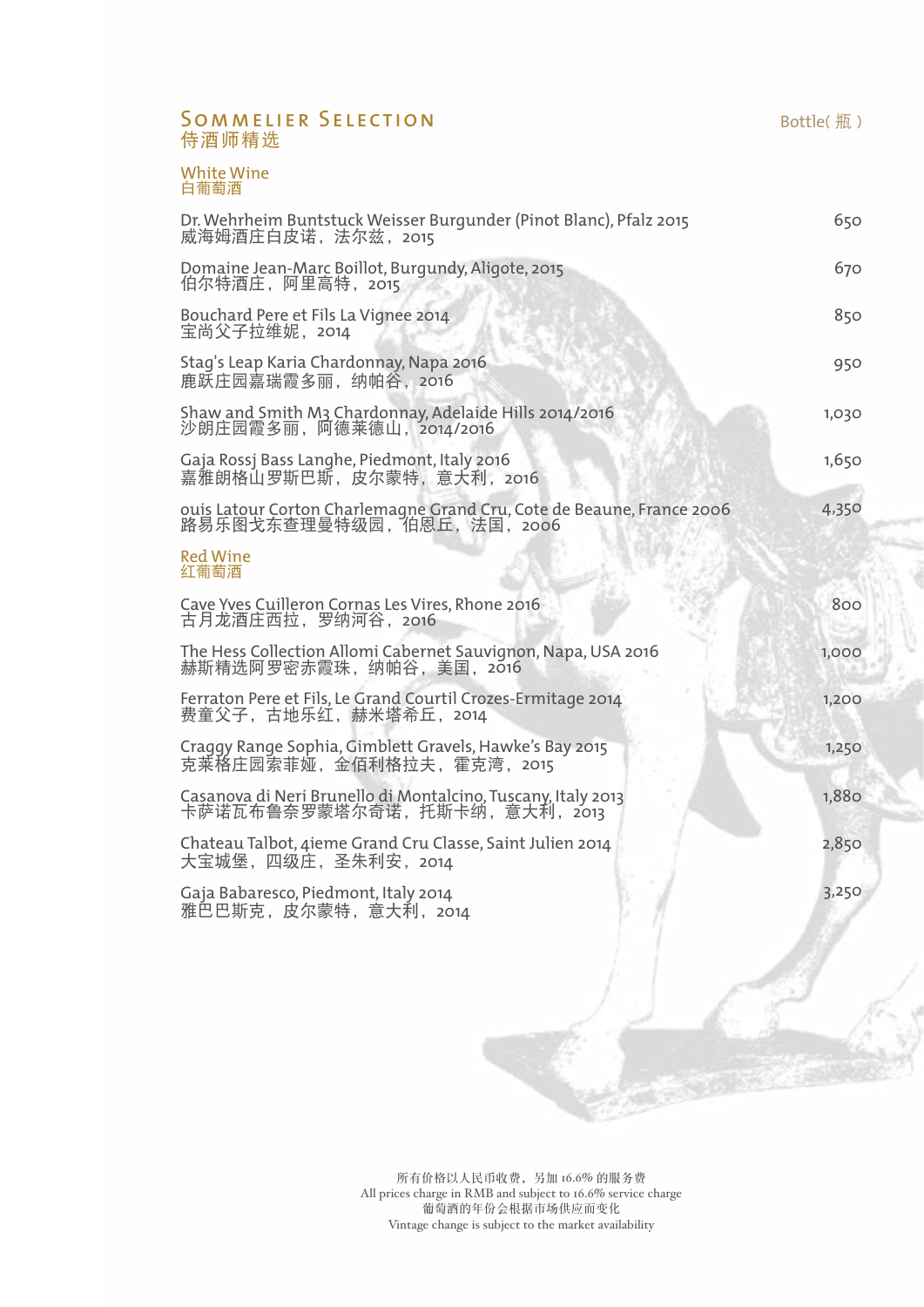### WINE BY THE GLASS SELECTION 精 选 杯 卖 酒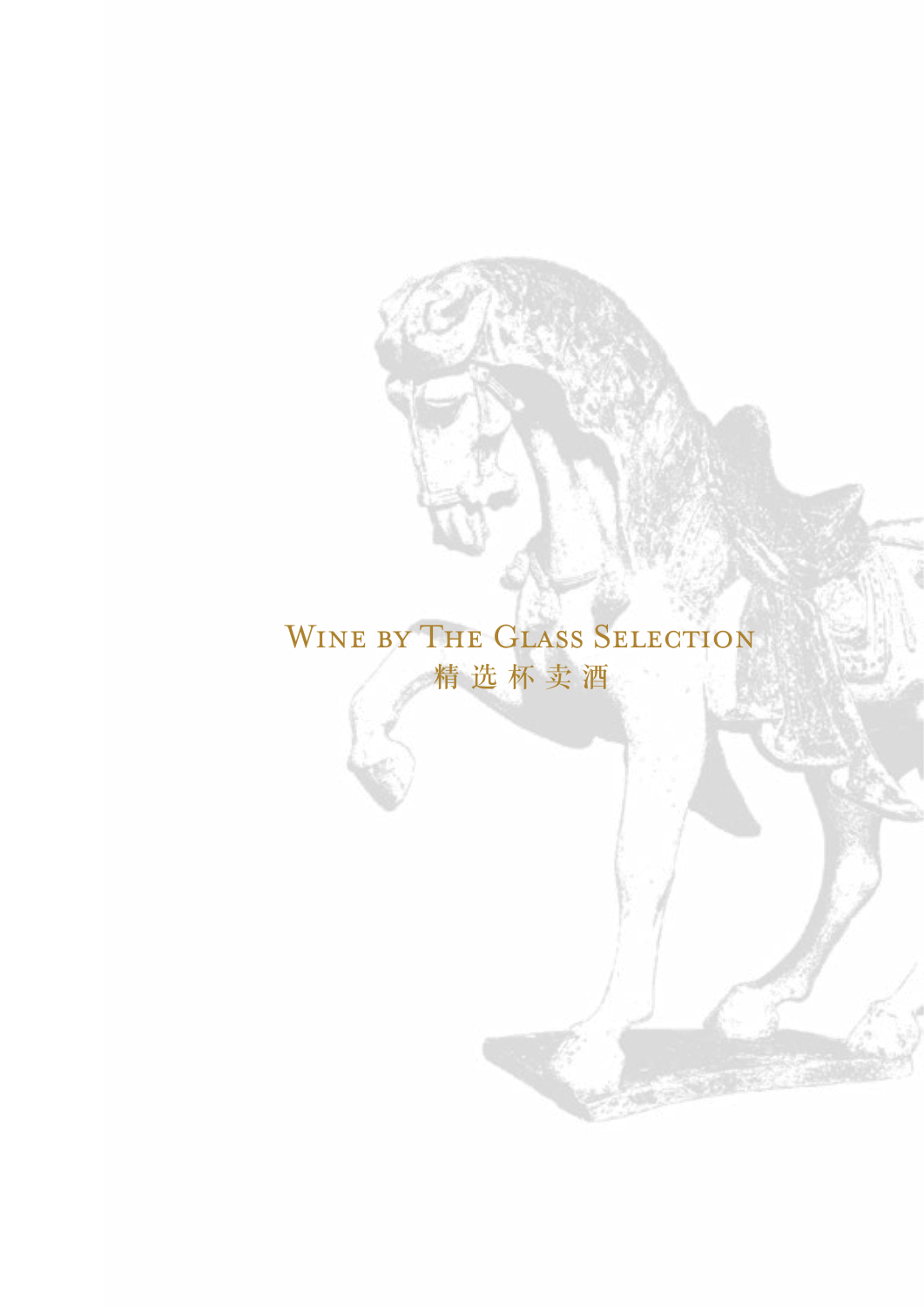| <b>SPARKLING WINE</b><br>起泡酒                                                                            | Glass(杯)<br>150ml | Bottle(瓶)<br>750ml |  |
|---------------------------------------------------------------------------------------------------------|-------------------|--------------------|--|
| Perrier-Jouët Grand Brut Imperial, Epernay, France NV<br>巴黎之花特级,埃佩尔奈,法国                                 | 215               | 1,075              |  |
| Perrier-Jouët Blason Rose, Epernay, France NV<br>巴黎之花玫瑰香槟,埃佩尔奈, 法国                                      | 270               | 1,350              |  |
| <b>WHITE WINE</b><br>白葡萄酒                                                                               |                   |                    |  |
| Clos Henri Petit Clos Sauvignon Blanc, Marlborough,<br>New Zealand 2017<br>亨利庄园小亨利长相思,马尔堡,新西兰,2017      | 105               | 520                |  |
| Pazo De Senorans Albarino, Rias Baixas 2016<br>圣纳斯庄园阿尔巴利诺,下海湾,2016                                      | 130               | 650                |  |
| Pikes "Traditionale" Riesling, Clare Valley 2017<br>派客庄园传统雷司令, 嘉利谷, 2017                                | 145               | 720                |  |
| Kendall-Jackson Vintner's Reserve Chardonnay, California,<br>USA 2016<br>肯道杰克逊酿酒师珍藏夏多内, 加利福尼亚, 美国, 2016 | 140               | 700                |  |
| Hugel et Fils Gewürztraminer 2015<br>雨果精选琼瑶浆,2015                                                       | 160               | 800                |  |
| <b>RED WINE</b><br>红葡萄酒                                                                                 |                   |                    |  |
| Los Vascos Carmenere Reserve Colchagua, 2018<br>巴斯克珍藏卡麦妮,空加瓜谷,2018                                      | 10 <sub>5</sub>   | 520                |  |
| Chateau La Nerthe Les Cassagnes Cotes-du-rhone Villages 2016<br>乐纳干红葡萄酒,乐纳酒庄,2016                       | 120               | 600                |  |
| Santa Carolina Reserva Cabernet Sauvignon, Colchagua 2016<br>圣卡罗珍藏赤霞珠,空加瓜谷,2016                         | 130               | 650                |  |
| Domaine Canet-Valette, Cuvee Une et Mille Nuits,<br>Languedoc 2013<br>卡奈瓦莱特酒庄一千零一夜, 朗格多克, 2013          | 140               | 700                |  |
| Kim Crawford Marlborough PinotNoir 2018<br>金凯福黑皮诺红葡萄酒, 2018                                             | 140               | 700                |  |
| <b>SWEET WINE CELLAR</b><br>餐后甜酒                                                                        |                   |                    |  |
| La Spinetta Bricco Quaglia, Moscato d'Asti, Piedmont 2018<br>诗培纳, 慕斯卡托阿斯蒂, 皮尔蒙特, 2018                   | 130               | 650                |  |

所有价格以人民币收费,另加 16.6% 的服务费 All prices charge in RMB and subject to 16.6% service charge 葡萄酒的年份会根据市场供应而变化 Vintage change is subject to the market availability

CE STAN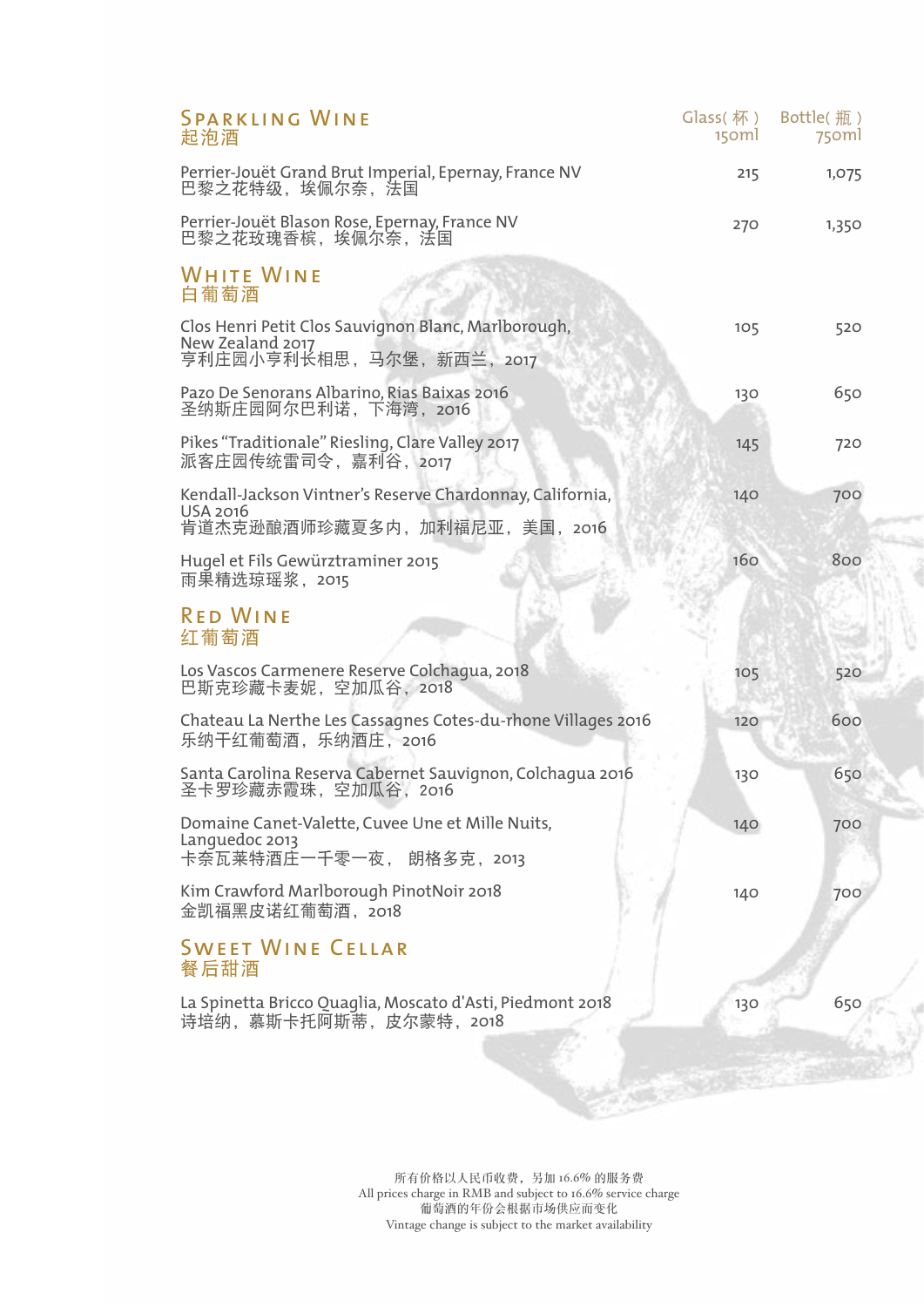## PREMIUM WINE CELLAR SELECTION 窖藏精选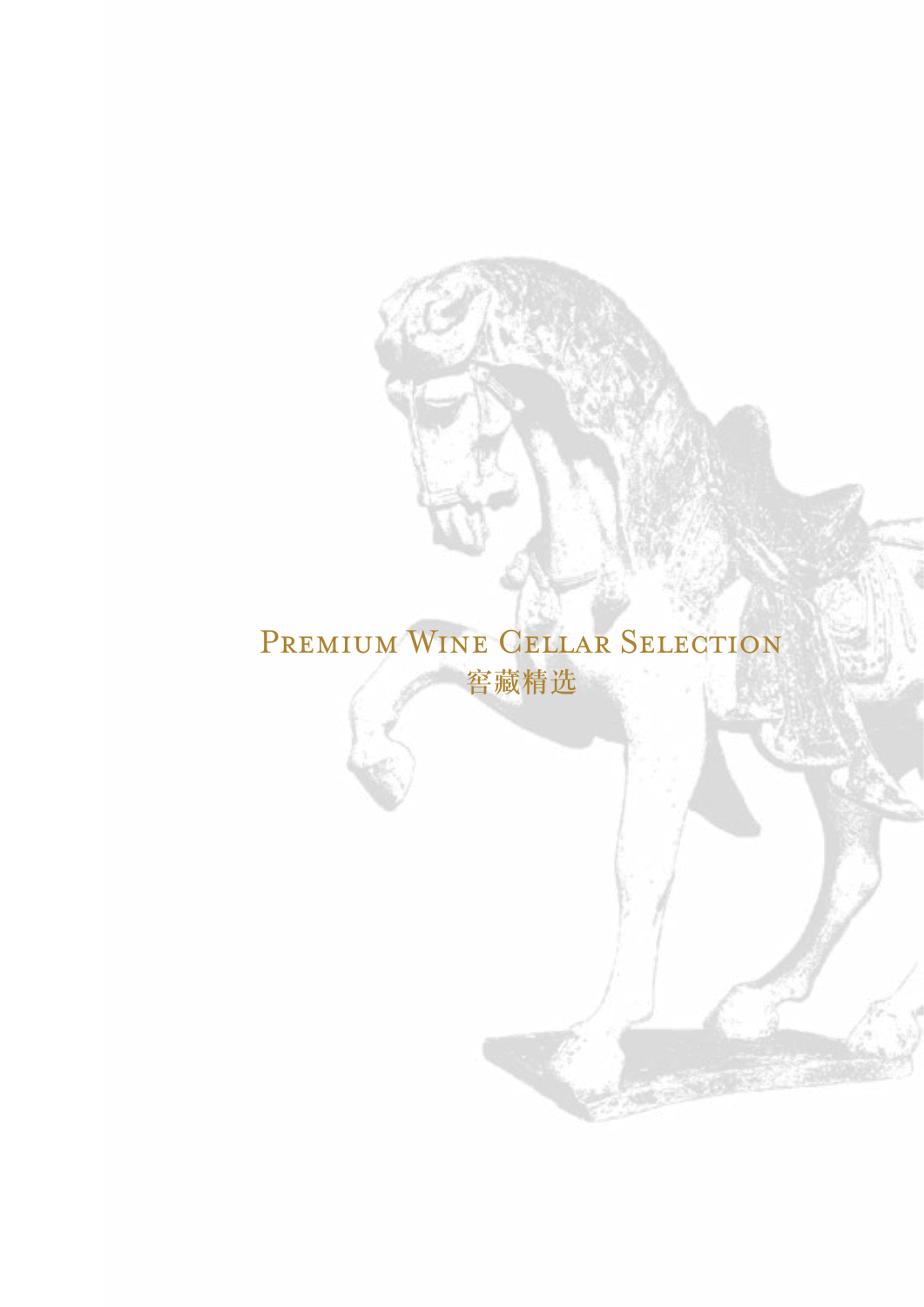| PREMIUM WINE CELLAR SELECTION<br>窖藏精选                                                                                                        | Bottle(瓶) |
|----------------------------------------------------------------------------------------------------------------------------------------------|-----------|
| <b>WHITE WINE</b><br>白葡萄酒                                                                                                                    |           |
| Louis Latour Corton Charlemagne Grand Cru, Cote de Beaune,<br>France 2006<br>路易乐图戈东查理曼特级园, 伯恩丘, 法国 2006                                      | 4,350     |
| Domaine Guy Roulot Clos des Boucheres 1er Cru, Meursault, France 2012<br>鲁洛庄园梅索宝卓一级葡萄园白葡萄酒, 2012                                             | 10,000    |
| <b>RED WINE</b><br>红葡萄酒                                                                                                                      |           |
| Biondi Santi Brunello di Montalcino, Tuscany, Italy 2012<br>碧安仙帝布鲁诺, 托斯卡纳, 意大利, 2012                                                         | 3,050     |
| Chateau Rauzan-Segla zieme Grand Cru Classe, Margaux, Bordeaux, France<br>2014<br>鲁臣世家,二级庄,玛歌,波尔多,法国,2014                                    | 3,250     |
| Rossignol-Trapet Petite Chapelle Gevrey-Chambertin 1er Cru, Cote de Nuits,<br>Burgundy, France 2016<br>金鸡拉佩酒庄小教堂热夫雷香贝丹一级园, 夜丘, 勃艮第, 法国, 2016 | 3,350     |
| Aoyun Shang-ri-la Yunnan, China 2014<br>敖云,香格里拉,云南,中国 2014                                                                                   | 5,500     |
| Tenuta San Guido, Sassicaia, Tuscany, Italy 2017<br>圣古都酒庄,西施佳雅,托斯卡纳,意大利,2017                                                                 | 6,000     |
| Opus One, Napa, USA 2014<br>一号乐章, 纳帕谷, 美国, 2014                                                                                              | 8,800     |
| Penfolds Grange, South Australia, Australia 2014<br>奔富葛兰许,南澳,澳大利亚,2014                                                                       | 12,000    |
| Chateau Latour, 1er Grand Cru Classe, Pauillac, Bordeaux, France 1997<br>拉图城堡,一级庄,波亚克,波尔多,法国,1997                                            | 15,000    |
| Chateau Cheval Blanc, 1er Grand Cru Classe A, Saint-Emilion, Bordeaux,<br>France 1995<br>白马城堡,头等苑 A 级,圣爱美容,波尔多,法国,1995                       | 16,000    |
| Chateau Ausone, 1er Grand Cru Classe A, Saint-Emilion, Bordeaux, France<br>2007<br>欧颂古堡, 头等苑 A 级, 圣爱美容, 波尔多, 法国, 2007                        | 28,000    |
| Chateau Haut-Brion, 1er Grand Cru Classe, Pessac Leognan, Bordeaux,<br>France 1982<br>红颜容城堡,一级庄,贝沙克雷奥良,波尔多,法国,1982                           | 32,000    |
| Chateau Lafite Rothschild, 1er Grand Cru Classe, Pauillac, Bordeaux, France<br>1996<br>拉菲罗思柴尔德城堡,一级庄,波亚克,波尔多,法国,1996                         | 48,000    |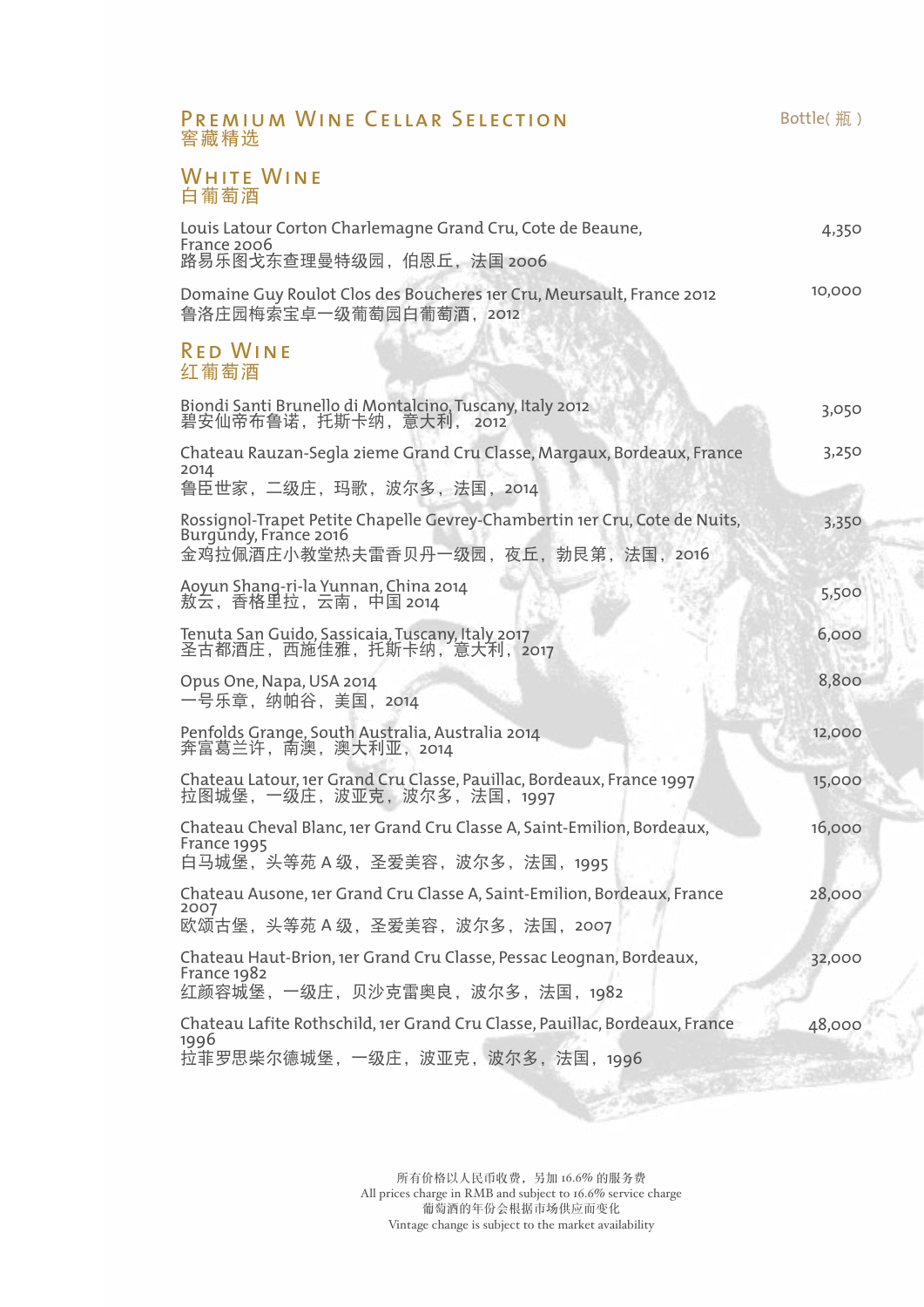### Sparkling Wine Cellar 起 泡 酒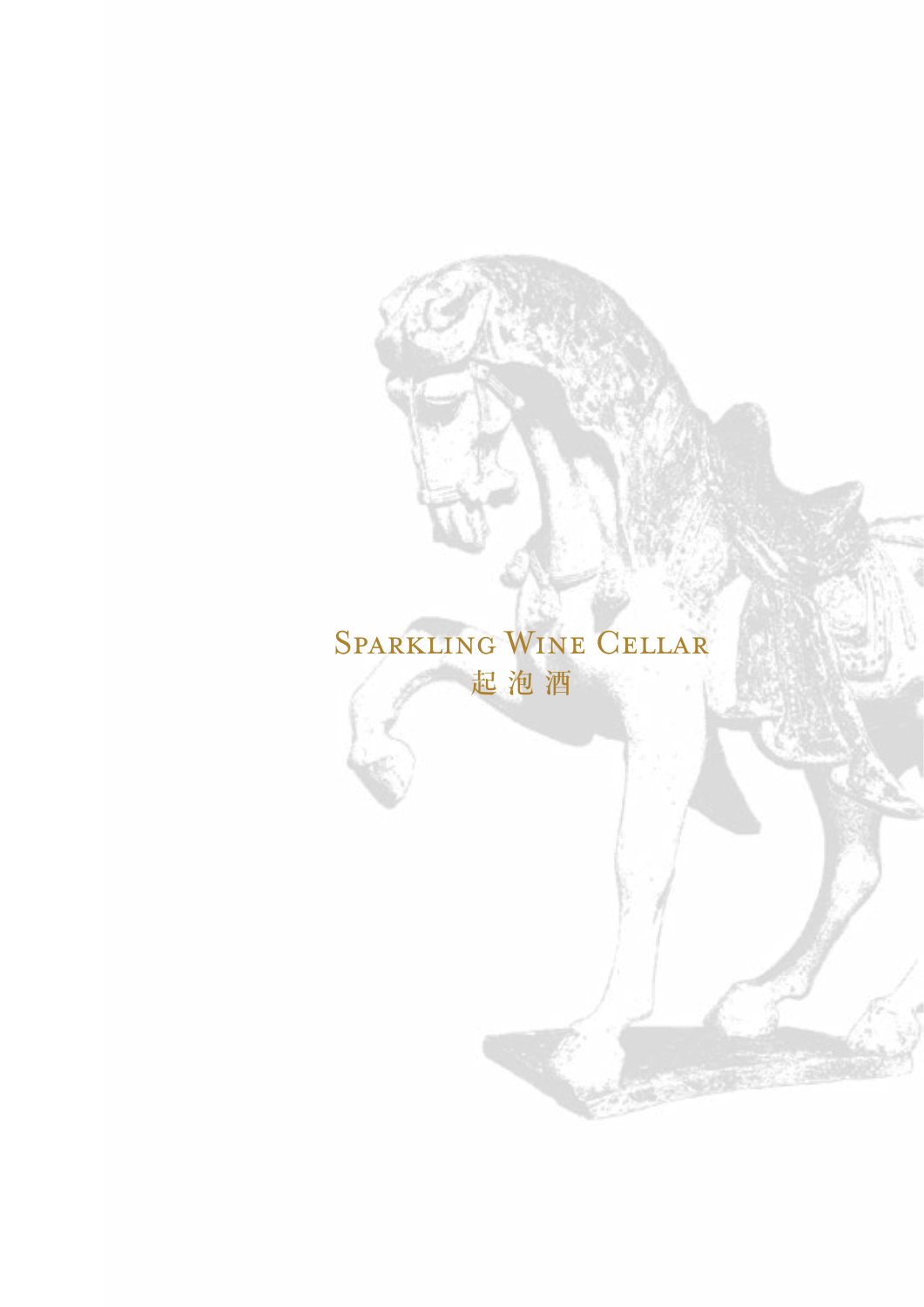#### CHAMPAGNE 香槟

| Perrier-Jouet Grand Brut Imperial, Epernay NV<br>巴黎之花特级,埃佩尔                    | 1,075 |
|--------------------------------------------------------------------------------|-------|
| Laurent-Perrier Brut, Tours-sur-Marne NV<br>罗兰百悦,马恩河畔                          | 1,250 |
| Taittinger Brut Reserve, Reims NV<br>泰亭哲珍藏,兰斯                                  | 1,250 |
| Duval-Leroy Fleur de Champagne Brut NV<br>杜洛儿花语                                | 1,350 |
| Philipponat Brut Reserve, Champagne NV<br>菲丽宝娜皇家珍藏,香槟                          | 1,400 |
| Bollinger Special Cuvee Brut, Ay NV<br>堡林爵首席法兰西,Ay 镇                           | 1,450 |
| Champagne Barons de Rothschild Blanc de Blancs NV<br>罗斯柴尔德白中白                  | 2,050 |
| Taittinger Comtes de Champagne Blanc de Blancs, Reims 2006<br>泰亭哲珍藏白中白,兰斯,2006 | 3,850 |
| Louis Roederer Cristal Brut, Epernay 2009<br>路易王妃水晶,埃佩尔奈,2009                  | 5,250 |
| <b>CHAMPAGNE ROSE</b><br>粉红香槟                                                  |       |
| Perrier-Jouet Blason Rose, Epernay NV<br>巴黎之花玫瑰香槟,埃佩尔奈                         | 1,350 |
| Taittinger Prestige Brut Rose, Reims NV<br>泰亭哲珍藏粉红, 兰斯                         | 1,500 |
| Bollinger Rose, Ay NV<br>堡林爵首席法兰西粉红,Ay 镇                                       | 1,650 |
| Laurent-Perrier Brut Rose, Tour-sur-Marne NV<br>罗兰百悦粉红,马恩河畔                    | 1,850 |
| Perrier-Jouet Belle Epoque Rose, Epernay 2006<br>巴黎之花美丽时光玫瑰香槟,埃佩尔奈, 2006       | 5,200 |
|                                                                                |       |
|                                                                                |       |
|                                                                                |       |
|                                                                                |       |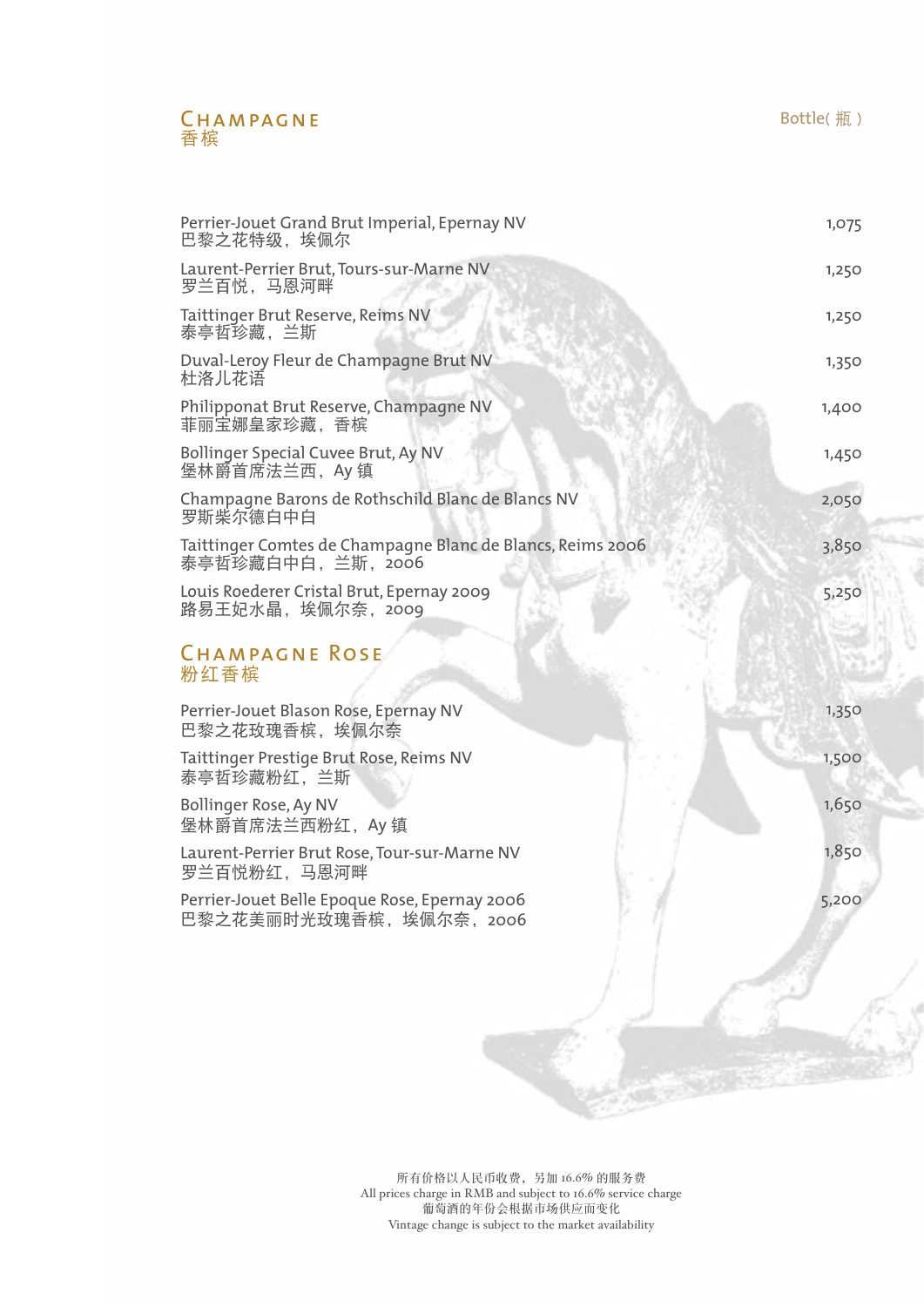### WHITE WINE CELLAR 白 葡 萄 酒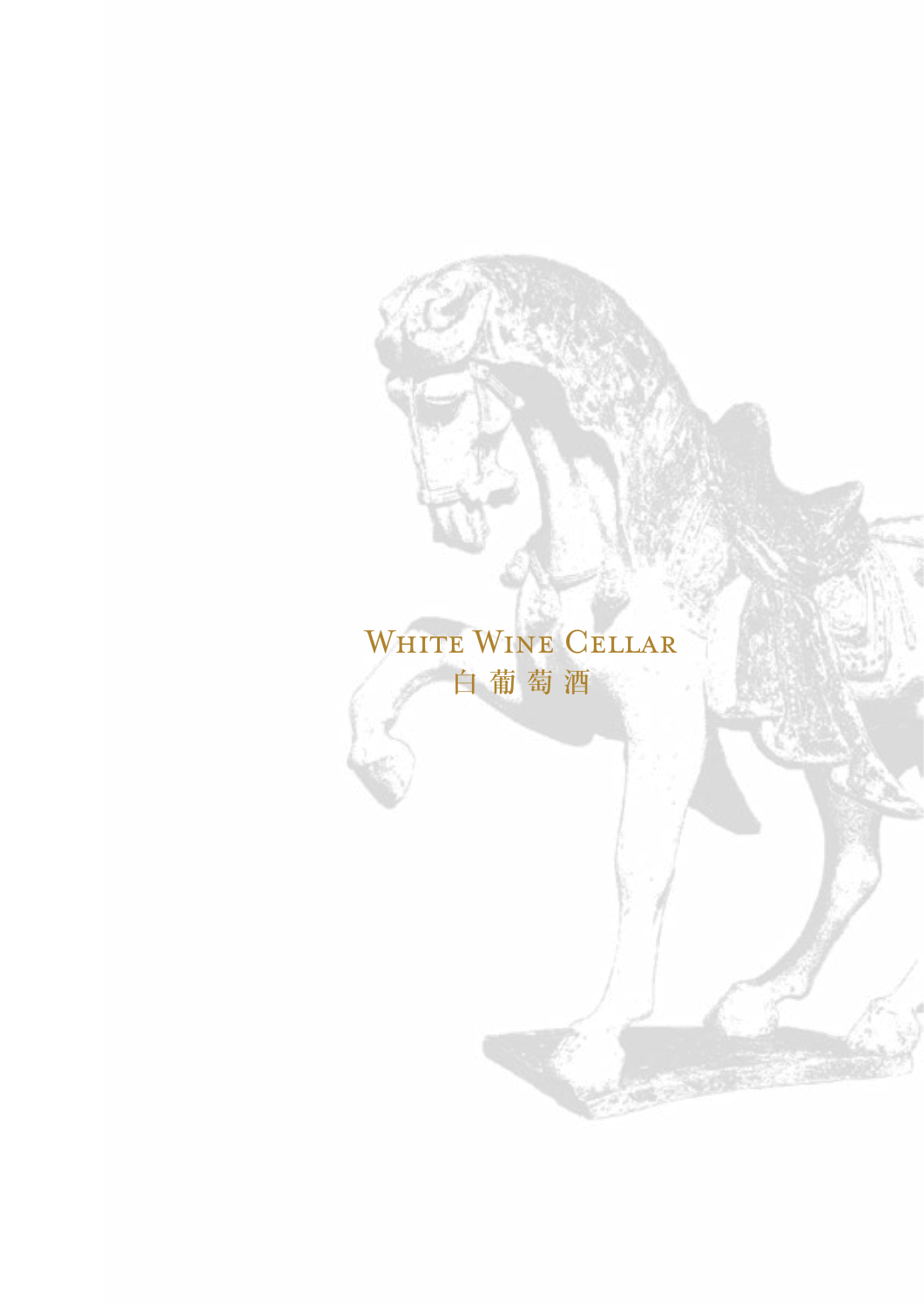#### FRANCE 法国

Burgundy 勃艮第

| Domaine Simon Bize Bourgogne, Les Champlains 2013<br>碧泽庄园,雷香园,2013                           | 620    |
|----------------------------------------------------------------------------------------------|--------|
| Domaine Jean-Marc Boillot, Burgundy, Aligote, 2015<br>伯尔特酒庄,阿里高特,2015                        | 670    |
| Joseph Faiveley Bourgogne chardonnay, Cote de Nuit, 2015<br>法莱丽布根地,霞多丽,夜丘,2015               | 750    |
| Bouchard Pere et Fils La Vignee 2014<br>宝尚父子拉维妮,2014                                         | 850    |
| Domaine Verget, Bussieres Le Clos Bouchon, Macon 2015<br>维杰酒庄玛贡布匈园, 马贡, 2015                 | 900    |
| Louis Latour Pouilly-Fuisse, Maconnais 2017<br>路易乐图普伊飞赛, 马贡, 2017                            | 1,050  |
| Louis Latour Corton Charlemagne Grand Cru, Cote de Beaune 2006<br>路易乐图戈东查理曼特级园, 伯恩丘, 法国 2006 | 4,350  |
| Domaine Guy Roulot Clos des Boucheres 1er Cru, Meursault 2012<br>鲁洛庄园梅索宝卓一级葡萄园白葡萄酒, 2012     | 10,000 |
| LOIRE VALLEY AND RHONE VALLEY<br>卢瓦河及罗纳河谷                                                    |        |

Domaine Vincent Delaporte, Sancerre 2017 文森特德拉特庄园,桑塞尔 2017

700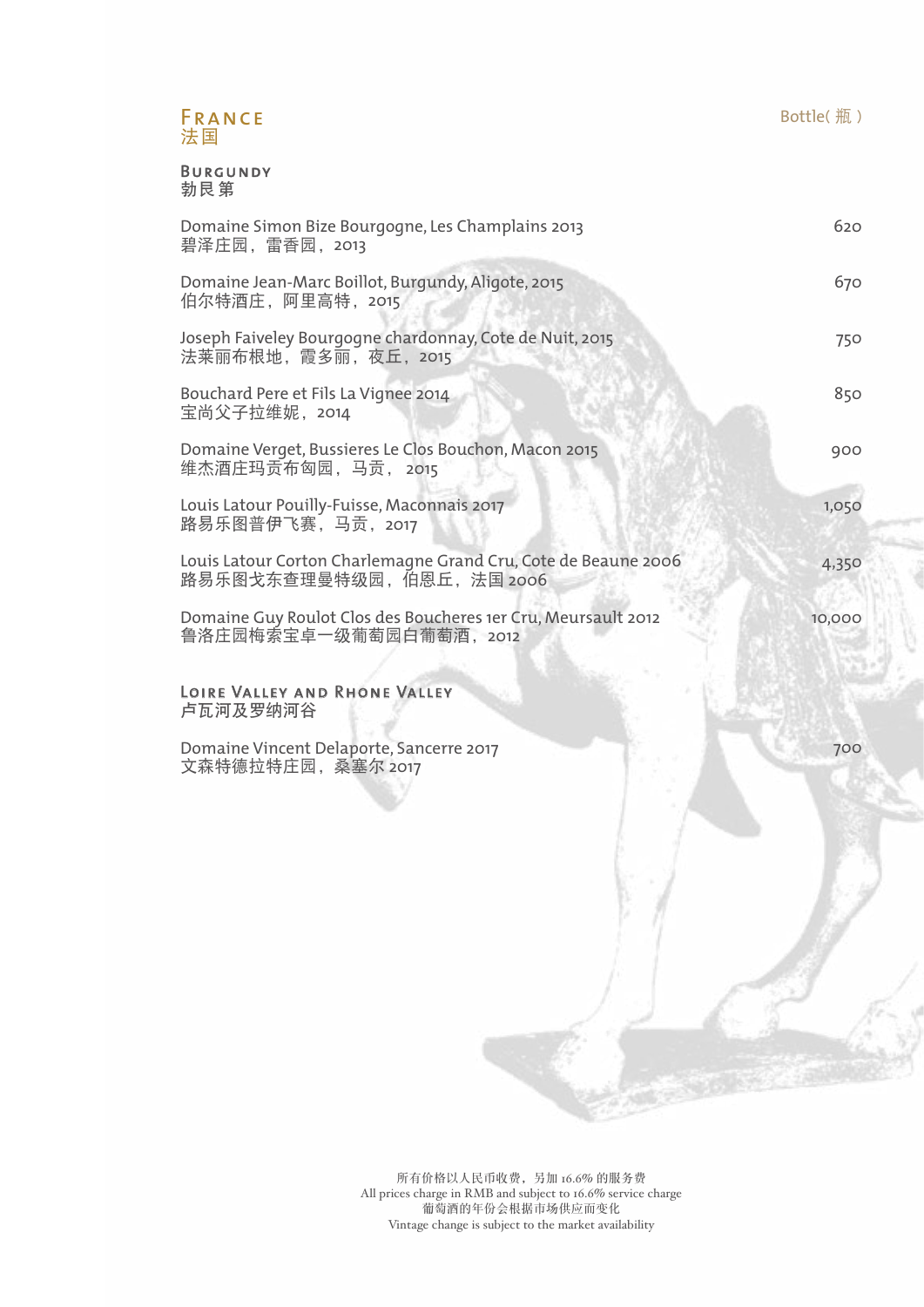#### FRANCE 法国

Alsace 阿尔萨斯

| Josmeyer Fleur de Lotus 2016<br>乔士迈庄园 " 莲 ",2016                                         | 750   |
|------------------------------------------------------------------------------------------|-------|
| Hugel et Fils Gewürztraminer 2015<br>雨果精选琼瑶浆,2015                                        | 800   |
| Leon Beyer Riesling Grand Cru 2010<br>里昂拜尔特级园雷司令,2010                                    | 1,650 |
| Maison Trimbach Riesling Cuvee Frederic Emile 2005/2007<br>婷芭克世家特酿雷司令,2005/2007          | 1,850 |
| lTA LY<br>意大利                                                                            |       |
| Tommasi 'Le Rosse' Pinot Grigio, Veneto 2016 / 2017<br>托马斯庄园罗斯园灰比诺,威尼托 2016 / 2017       | 570   |
| Alois Lageder Dolomiti Pinot Grigio, Alto Adige, Italy<br>2017<br>拉格德庄园灰皮诺,阿托阿迪,意大利,2017 | 550   |
| La Spinetta Bricco Quaglia, Moscato d'Asti, Piedmont 2018<br>诗培纳,慕斯卡托阿斯蒂,皮尔蒙特 2018       | 650   |
| Gaja Rossj Bass Langhe, Piedmont 2016<br>嘉雅朗格山罗斯巴斯,皮尔蒙特 2016                             | 1,650 |
| SPAIN<br>西班牙                                                                             |       |
| Pazo De Senorans Albarino, Rias Baixas 2016 / 2017<br>圣纳斯庄园阿尔巴利诺,下海湾,2016 / 2017         | 650   |
|                                                                                          |       |
|                                                                                          |       |
|                                                                                          |       |

所有价格以人民币收费,另加 16.6% 的服务费 All prices charge in RMB and subject to 16.6% service charge 葡萄酒的年份会根据市场供应而变化 Vintage change is subject to the market availability

 $-35.55$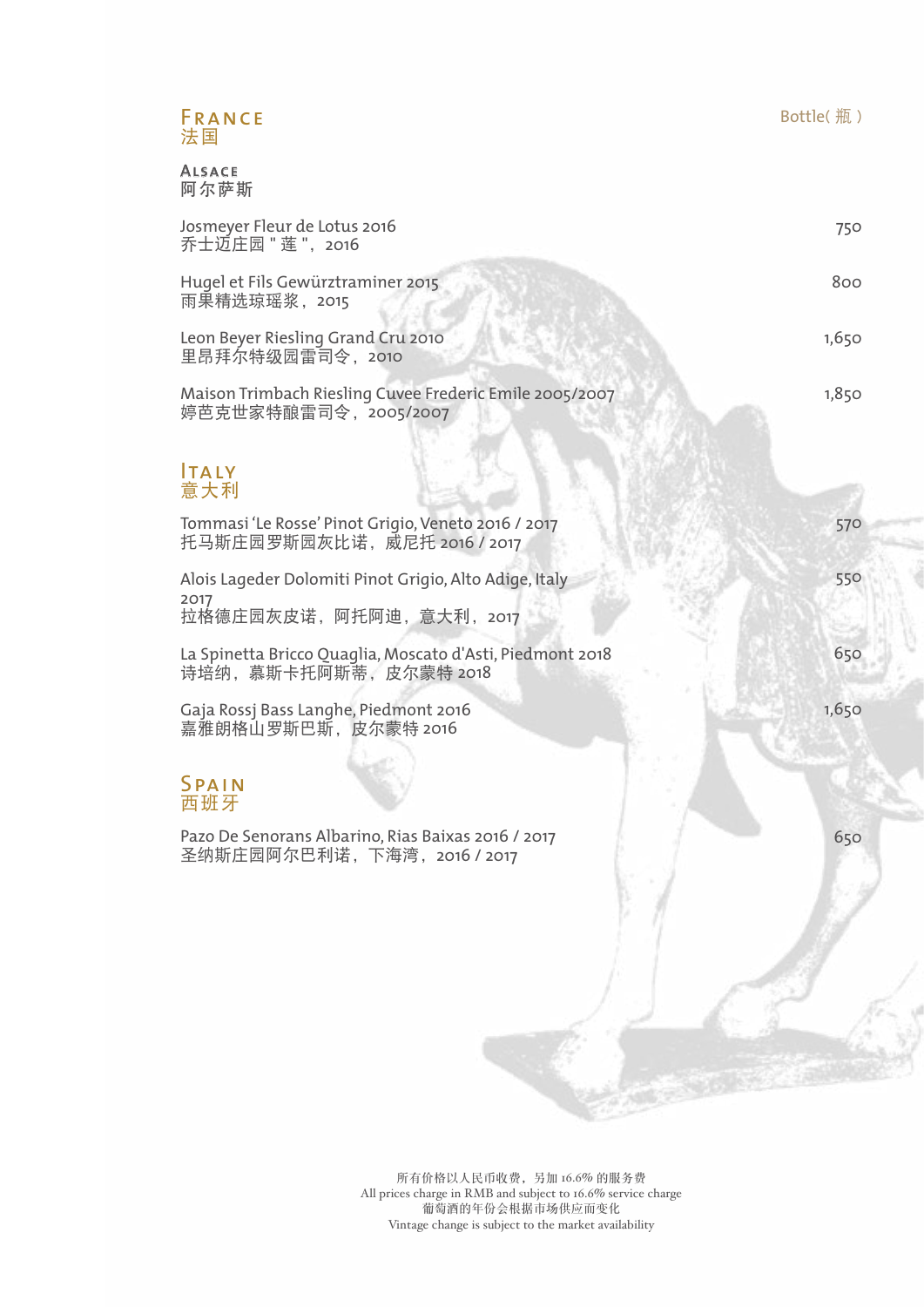#### GERMANY 德国

Bottle(瓶)

| Dr. Wehrheim Buntstuck Weisser Burgunder (Pinot Blanc), Pfalz 2015<br>威海姆酒庄白皮诺, 法尔兹, 2015         | 650   |
|---------------------------------------------------------------------------------------------------|-------|
| Dr. Loosen Riesling, Mosel 2019<br>露森博士庄园雷司令,摩塞尔,2019                                             | 700   |
| <b>USA</b><br>美国                                                                                  |       |
| Kendall-Jackson Vintner's Reserve Chardonnay, California, USA 2016<br>肯道杰克逊酿酒师珍藏夏多内,加利福尼亚,美国,2016 | 720   |
| Stag's Leap Karia Chardonnay, Napa 2016<br>鹿跃庄园嘉瑞霞多丽, 纳帕谷, 2016                                   | 950   |
| <b>AUSTRALIA</b><br>澳大利亚                                                                          |       |
| Pikes "Traditionale" Riesling, Clare Valley 2015 / 2017<br>派客庄园传统雷司令, 嘉利谷, 2015 / 2017            | 700   |
| Soumah Single Vineyard Pinot Grigio, Yarra Valley 2016<br>苏玛酒庄单一园,灰皮诺,亚拉河谷,2016                   | 770   |
| Wolf Blass Gold Label Chardonnay, Barossa Valley 2015<br>纷赋金牌夏多内,巴罗萨谷 2015                        | 820   |
| Jim Barry Lodge Hill Riesling, Clare Valley 2017<br>金百利庐舍雷司令, 嘉利谷, 2017                           | 850   |
| Soumah Single Vineyard Viognier, Yarra Valley 2016<br>苏玛酒庄单一园,维欧尼白,亚拉河谷,2016                      | 900   |
| Leeuwin Estate Art Series Sauvignon Blanc, Margaret River 2018<br>露纹庄园艺术系列长相思, 玛格丽特河, 2018        | 900   |
| Shaw and Smith M3 Chardonnay, Adelaide Hills 2014<br>沙朗庄园霞多丽, 阿德莱德山, 2014                         | 1,030 |
|                                                                                                   |       |
|                                                                                                   |       |
|                                                                                                   |       |
|                                                                                                   |       |
|                                                                                                   |       |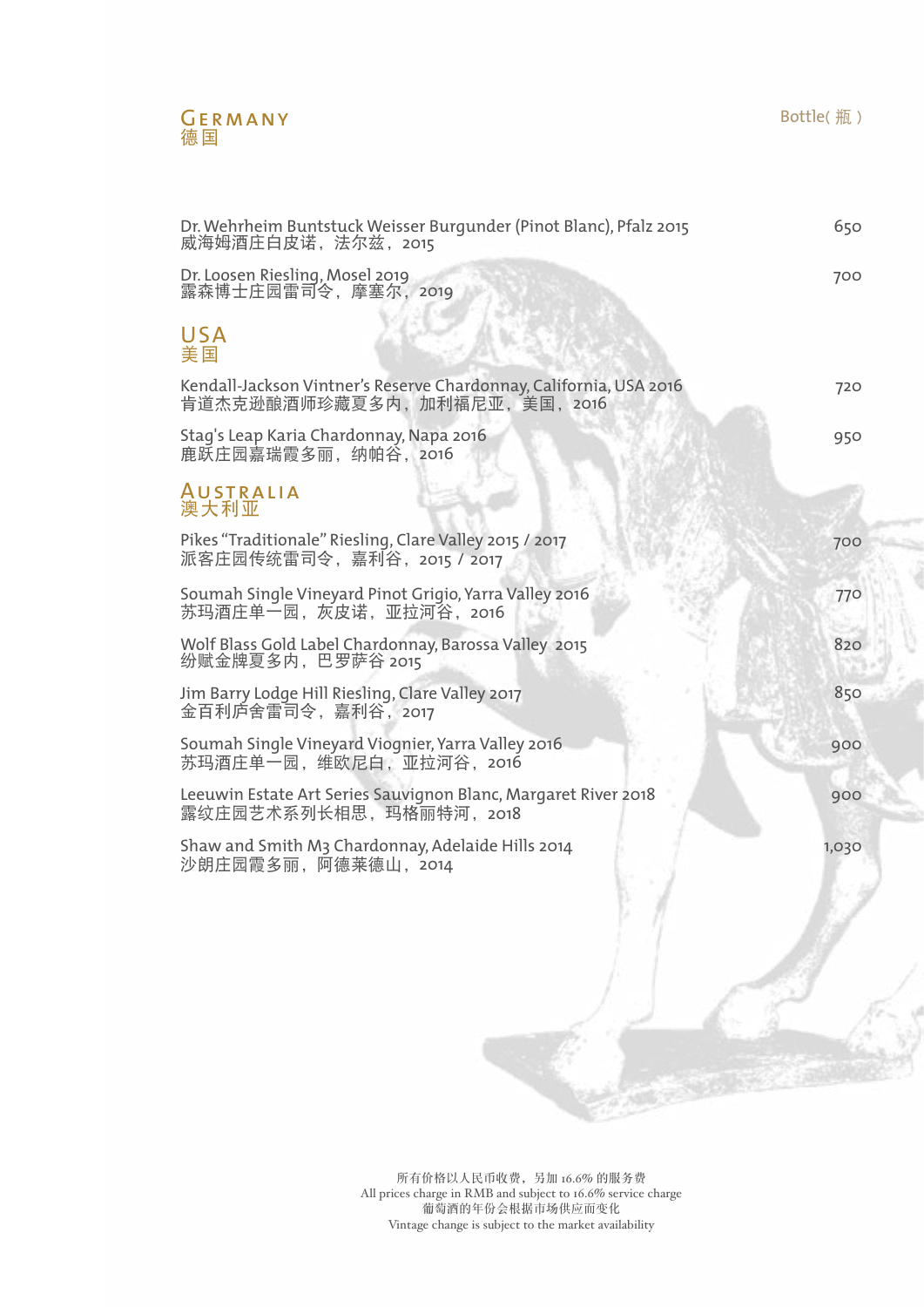#### New ZEALAND 新西兰

| Clos Henri Petit Clos Sauvignon Blanc, Marlborough, New Zealand 2017 / 2018<br>亨利庄园小亨利长相思,马尔堡,新西兰,2017 / 2018 | 520   |
|---------------------------------------------------------------------------------------------------------------|-------|
| Wairau River Sauvignon Blanc, Marlborough 2016 / 2017<br>维拉河庄园长相思,马尔堡,2016 / 2017                             | 650   |
| Craggy Range "Te Muna" Sauvignon Blanc, Martinborough 2016<br>克拉吉庄园特穆纳长相思,马丁堡,2016                            | 650   |
| Pegasus Bay Riesling, Waipara Valley 2015<br>飞马湾庄园雷司令,维帕拉谷, 2015                                              | 1,000 |
| Felton Road Chardonnay Block2, Central Otago 2015 / 2017<br>飞腾之路第二区霞多丽,中奥塔哥,2015 / 2017                       | 1,250 |
| Brancott Estate Brancott Marlborough Sauvignon Blanc 2010<br>博岚歌酒庄,博岚歌马尔堡长相思 2010                             | 1,700 |
|                                                                                                               |       |

#### Rose 桃红葡萄酒

Whispering Angel Rose, Provence, France 2017 天使密语,普罗旺斯,法国,2017

630

所有价格以人民币收费,另加 16.6% 的服务费 All prices charge in RMB and subject to 16.6% service charge 葡萄酒的年份会根据市场供应而变化 Vintage change is subject to the market availability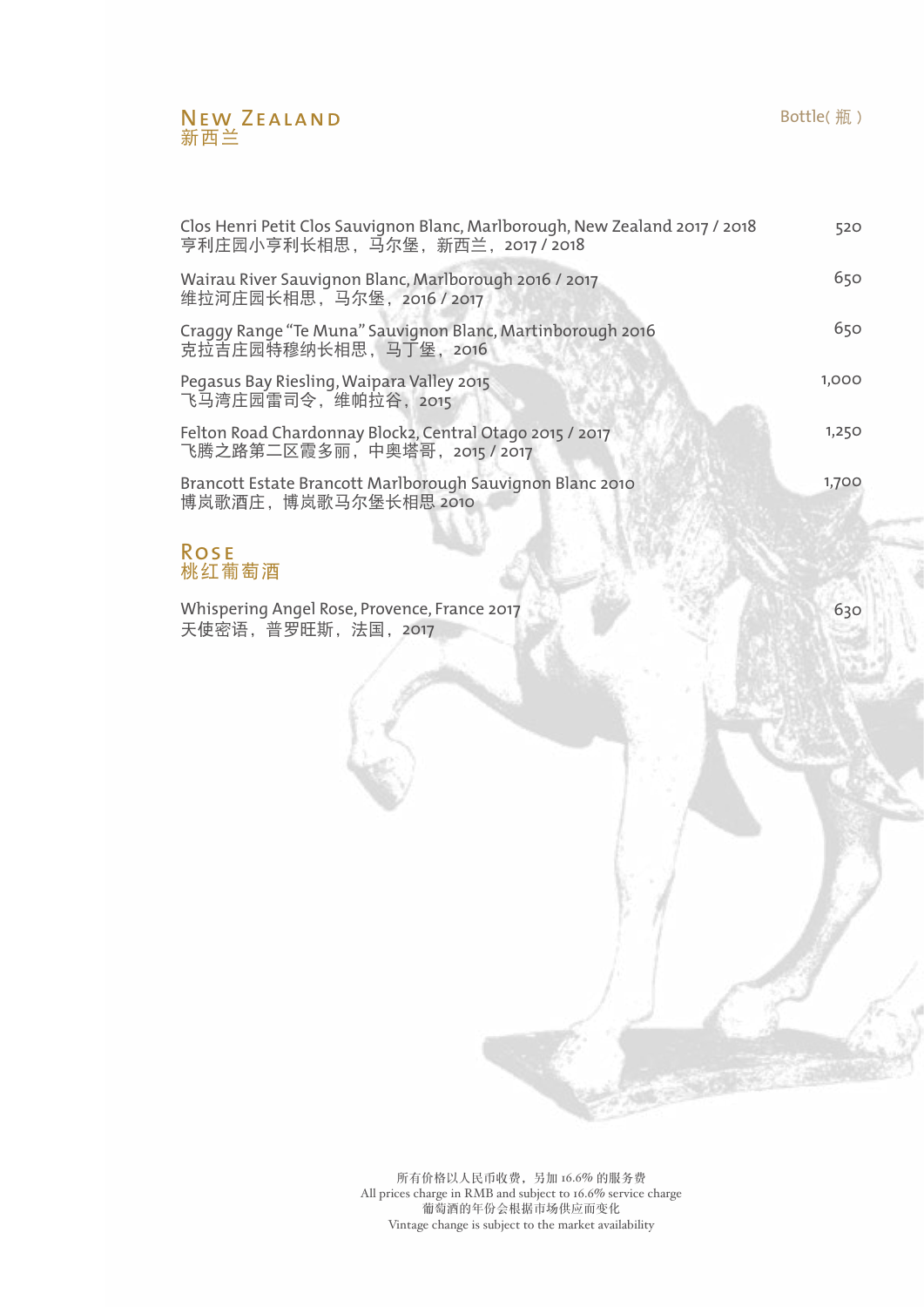### Red Wine Cellar 红 葡 萄 酒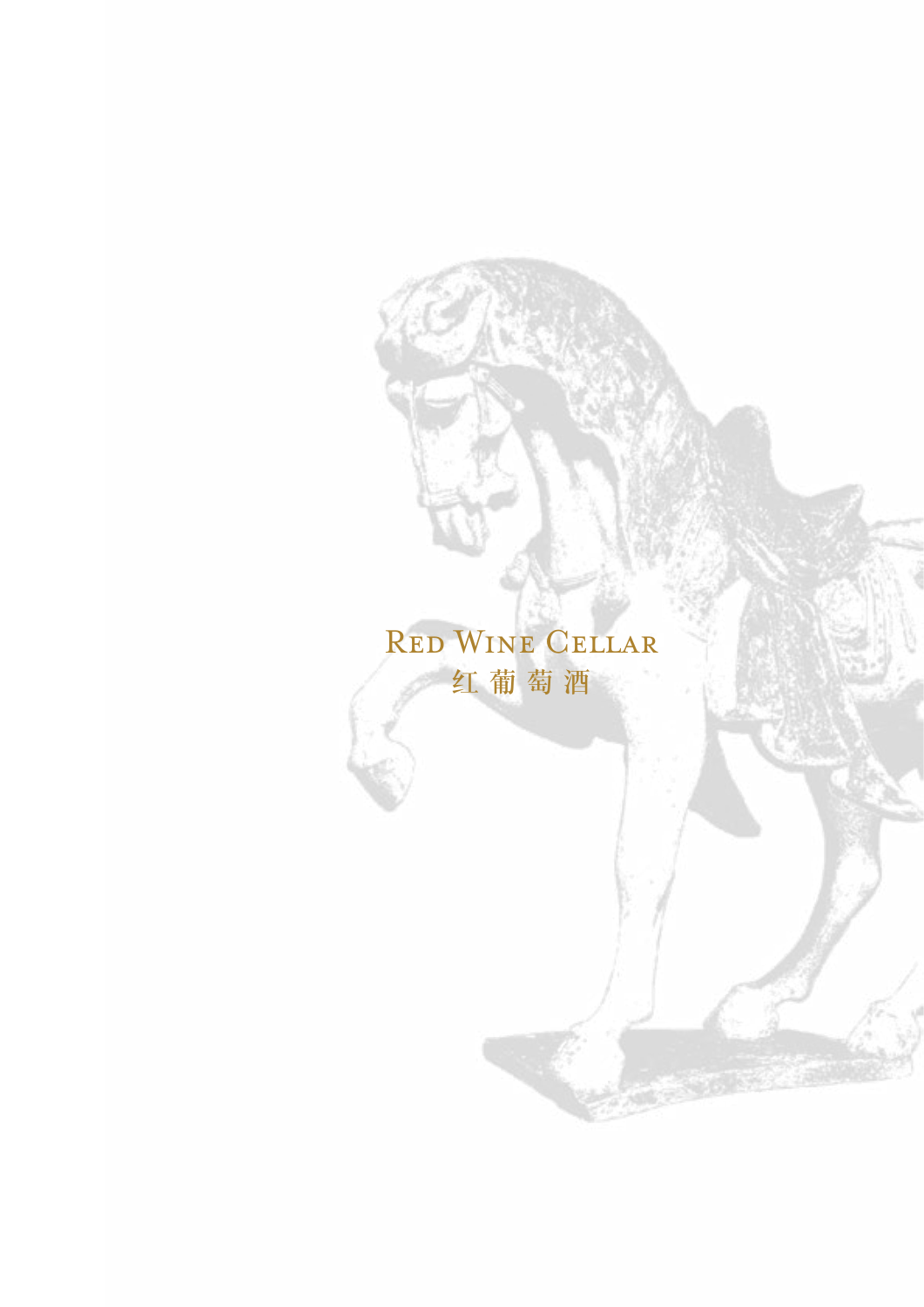#### FRANCE 法国

#### BORDEAUX - Left Bank 波尔多 - 左岸

| Michel Lynch Reserve, Medoc 2016<br>美斯林卓珍藏, 梅多克, 2016                                         | 670    |
|-----------------------------------------------------------------------------------------------|--------|
| Chateau d'Armailhac, 5ieme Grand Cru Classe, Pauillac 2011<br>达麦城堡,五级庄,波亚克, 2011              | 2,450  |
| Chateau Talbot, 4ieme Grand Cru Classe, Saint Julien 2014<br>大宝城堡,四级庄,圣朱利安,2014               | 2,850  |
| Chateau Clerc Milon, 5ieme Grand Cru Classe, Pauillac 2009<br>克拉米伦城堡,五级庄,波亚克,2009             | 2,950  |
| Chateau Rauzan-Segla zieme Grand Cru Classe, Margaux 2014<br>鲁臣世家,二级庄,玛歌,2014                 | 3,250  |
| Chateau Latour, 1er Grand Cru Classe, Pauillac 1997<br>拉图城堡,一级庄,波亚克,1997                      | 15,000 |
| Chateau Haut-Brion, 1er Grand Cru Classe, Pessac Léognan 1982<br>红颜容城堡,一级庄,贝沙克雷奥良,1982        | 32,000 |
| Chateau Lafite Rothschild, 1er Grand Cru Classe, Pauillac 1996<br>拉菲罗思柴尔德城堡, 一级庄, 波亚克, 1996   | 48,000 |
| <b>BORDEAUX - RIGHT BANK</b><br>波尔多 - 右岸                                                      |        |
| Fleur de Clinet, Pomerol 2014<br>克里奈之花, 波美候, 2014                                             | 1,000  |
| Chateau Cheval Blanc, 1er Grand Cru Classe A, Saint-Emilion 1995<br>白马城堡, 头等苑 A 级, 圣爱美容, 1995 | 16,000 |
| Chateau Ausone, 1er Grand Cru Classe A, Saint-Emilion 2007<br>欧颂古堡, 头等苑 A 级, 圣爱美容, 2007       | 28,000 |
|                                                                                               |        |

Bottle(瓶)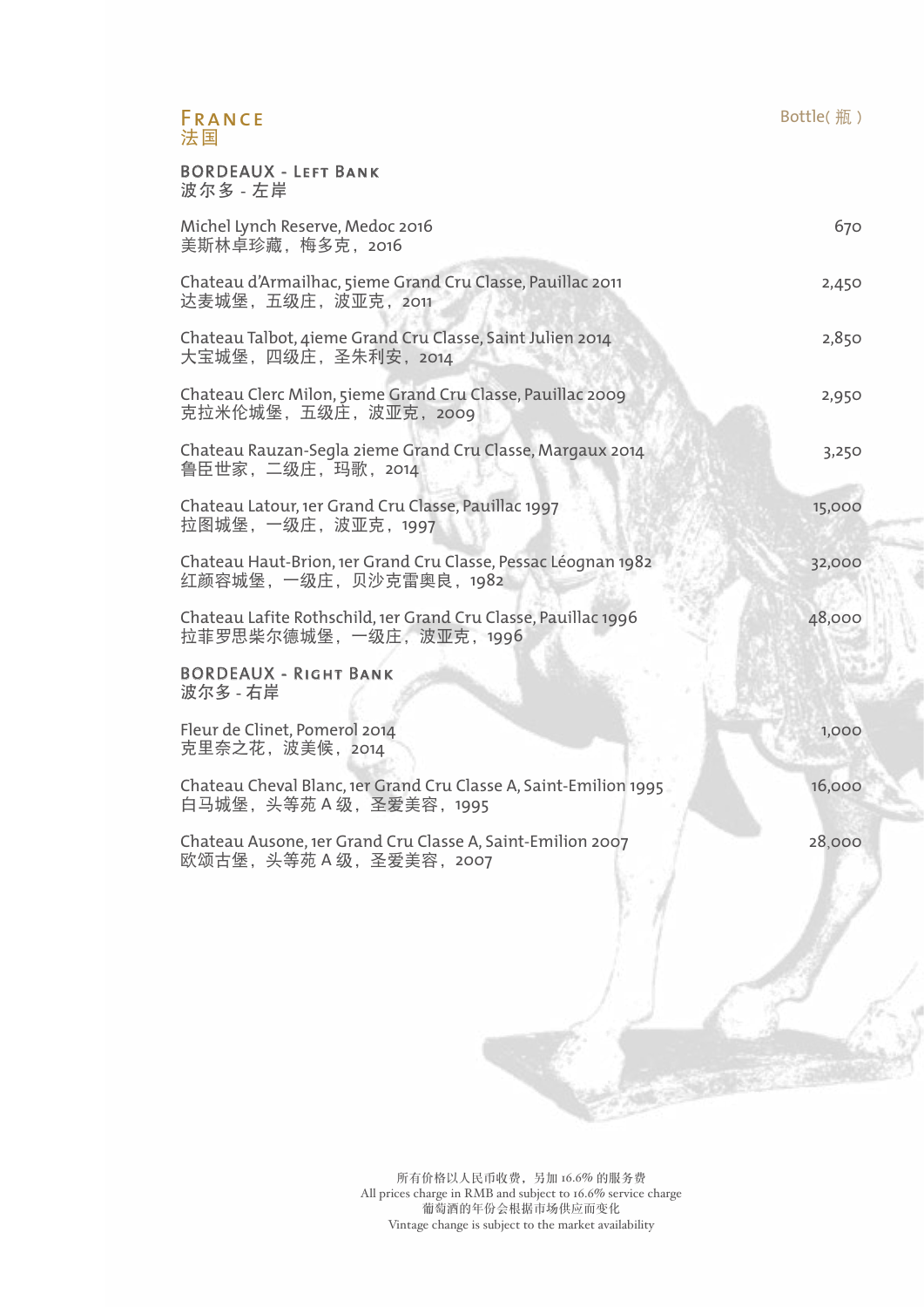#### FRANCE 法国

Burgundy

勃艮第

| Domaine Frederic Magnien, Burgundy 2015<br>菲德律马尼央庄园,2015                                                                                                                 | 850   |
|--------------------------------------------------------------------------------------------------------------------------------------------------------------------------|-------|
| Thibault Liger-Belair Les Vieilles Vignes Moulin a Vent, Beajoulais 2014 / 2015<br>梯贝酒庄慕尼阿旺老葡萄树红, 博若莱, 2014 / 2015                                                       | 1,350 |
| Louis Jadot Pommard, 1er Cru 'Commaraine', Cote de Beaune 2015<br>路易亚都波玛,科马拉一级园,伯恩丘,2015                                                                                 | 1,880 |
| Rossignol-Trapet Petite Chapelle Gevrey-Chambertin 1er Cru, Cote de Nuits,<br>2016<br>金鸡拉佩酒庄小教堂热夫雷香贝丹一级园, 夜丘, 2016<br>LOIRE VALLEY AND LANGUEDOC-ROUSSION<br>卢瓦谷及朗格多克鲁西荣 | 3,350 |
| Domaine Canet-Valette, Cuvee Une et Mille Nuits, Languedoc 2011 / 2013<br>卡奈瓦莱特酒庄一千零一夜, 朗格多克,2011 / 2013                                                                 | 700   |
| Domaine de Cigalus Rouge, Languedoc-Roussion 2012<br>席加特庄园红,朗格多克鲁西荣,2012                                                                                                 | 1,230 |
| <b>RHONE VALLEY</b><br>罗纳河谷                                                                                                                                              |       |
| Cave Yves Cuilleron Cornas Les Vires, Rhone 2016<br>古月龙酒庄西拉, 罗纳河谷, 2016                                                                                                  | 800   |
| Ferraton Pere et Fils, Le Grand Courtil Crozes-Ermitage 2014<br>费童父子,古地乐红,赫米塔希丘,2014                                                                                     | 1,200 |
| Domaine de Trevallon, Alpilles 2013<br>特威龙阿尔皮耶, 2013                                                                                                                     | 1,980 |
|                                                                                                                                                                          |       |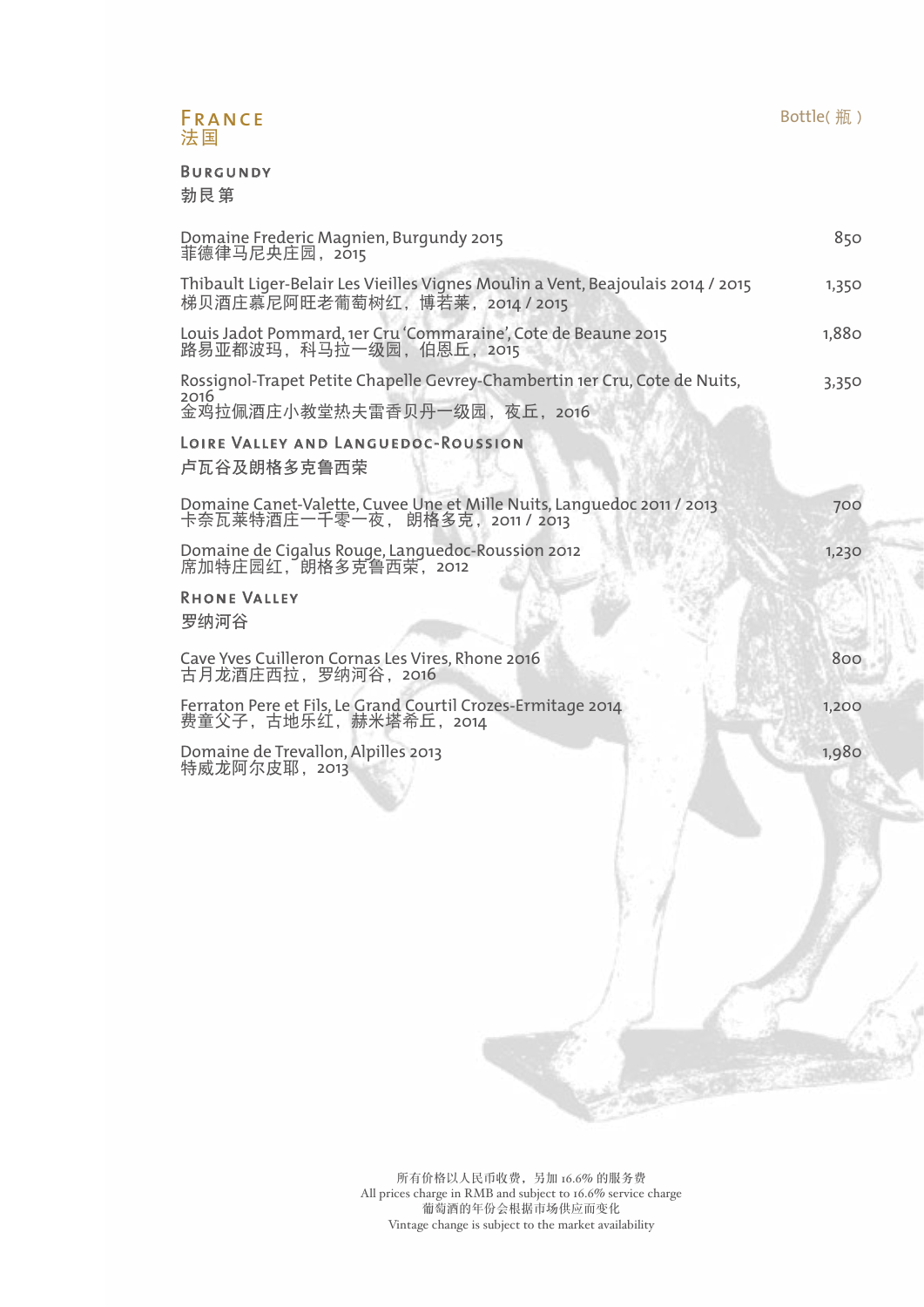#### Italy 意大利

#### **NORTH**

北部

| Masi Costasera Amarone Classico, Valpolicella, Veneto 2012<br>马西庄园经典海岸阿马罗奈,瓦波利切拉,威尼托, 2012 | 1,050 |
|--------------------------------------------------------------------------------------------|-------|
| Zonin Amarone Della Valplicella, Veneto 2013<br>卓林阿马罗奈, 瓦波利切拉, 威尼托, 2013                   | 1,050 |
| Gaja Babaresco, Piedmont 2013 / 2014<br>嘉雅巴巴莱斯科, 皮尔蒙特, 2013 / 2014                         | 3,250 |
| <b>CENTRE</b><br>中部                                                                        |       |
| Casanova di Neri Brunello di Montalcino, Tuscany 2013<br>卡萨诺瓦布鲁内罗蒙塔尔奇诺, 托斯卡纳, 2013         | 1,880 |
| Biondi Santi Brunello di Montalcino, Tuscany 2012<br>碧安仙帝布鲁诺, 托斯卡纳, 2012                   | 3,050 |
| Ornellaia, Tenuta Dell Bolgheri 2014<br>奥纳亚庄园, 奥纳亚红, 保格丽, 2014                             | 3,300 |
| Tenuta San Guido, Sassicaia, Tuscany 2017<br>圣古都酒庄, 西施佳雅, 托斯卡纳, 2017                       | 6,000 |
| SOUTH<br>南部                                                                                |       |
| Feudi del Pisciotto Versace Nero D'Avola, Sicily 2012<br>费碧庄园范思哲黑达沃拉, 西西里, 2012            | 800   |
| La Planeta Merlot, Sicily 2010<br>朴奈达庄园梅洛,西西里,2010                                         | 1,000 |
|                                                                                            |       |
|                                                                                            |       |
|                                                                                            |       |

所有价格以人民币收费,另加 16.6% 的服务费 All prices charge in RMB and subject to 16.6% service charge 葡萄酒的年份会根据市场供应而变化 Vintage change is subject to the market availability

7an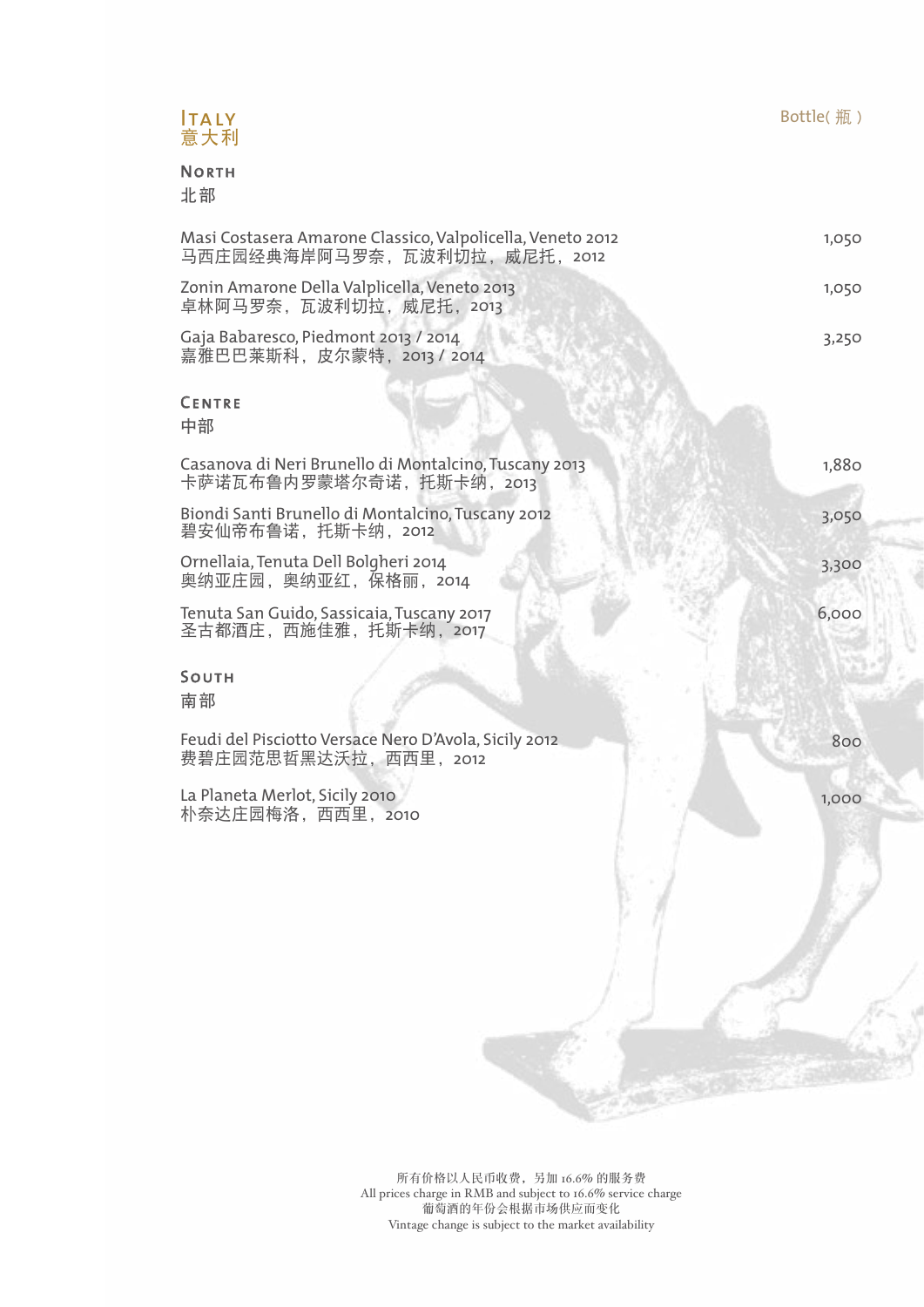

USA 美国

Bodegas Roda Sela Tempranillo, Rioja 2014 罗达酒庄希蓝添普兰尼洛,里奥哈, 2014 Bodegas Y Vinedos Alnardo PSI, Ribera del Duero 2013 平谷斯酒庄奥纳多, 多罗河岸, 2013 Finca Villacreces , Ribera del Duero 2011 雅士红,多罗河岸 2011 Torres Black Label Mas La Plana, Penedes 2013 桃乐丝黑牌玛斯拉普拉那, 宾纳戴斯, 2013 The Hess Collection Allomi Cabernet Sauvignon, Napa 2016 赫斯精选阿罗密赤霞珠,纳帕谷,2016 Opus One, Napa 2014 一号乐章, 纳帕谷, 2014 1,000 1,150 1,200 1,400 1,000 8,800

Bottle(瓶)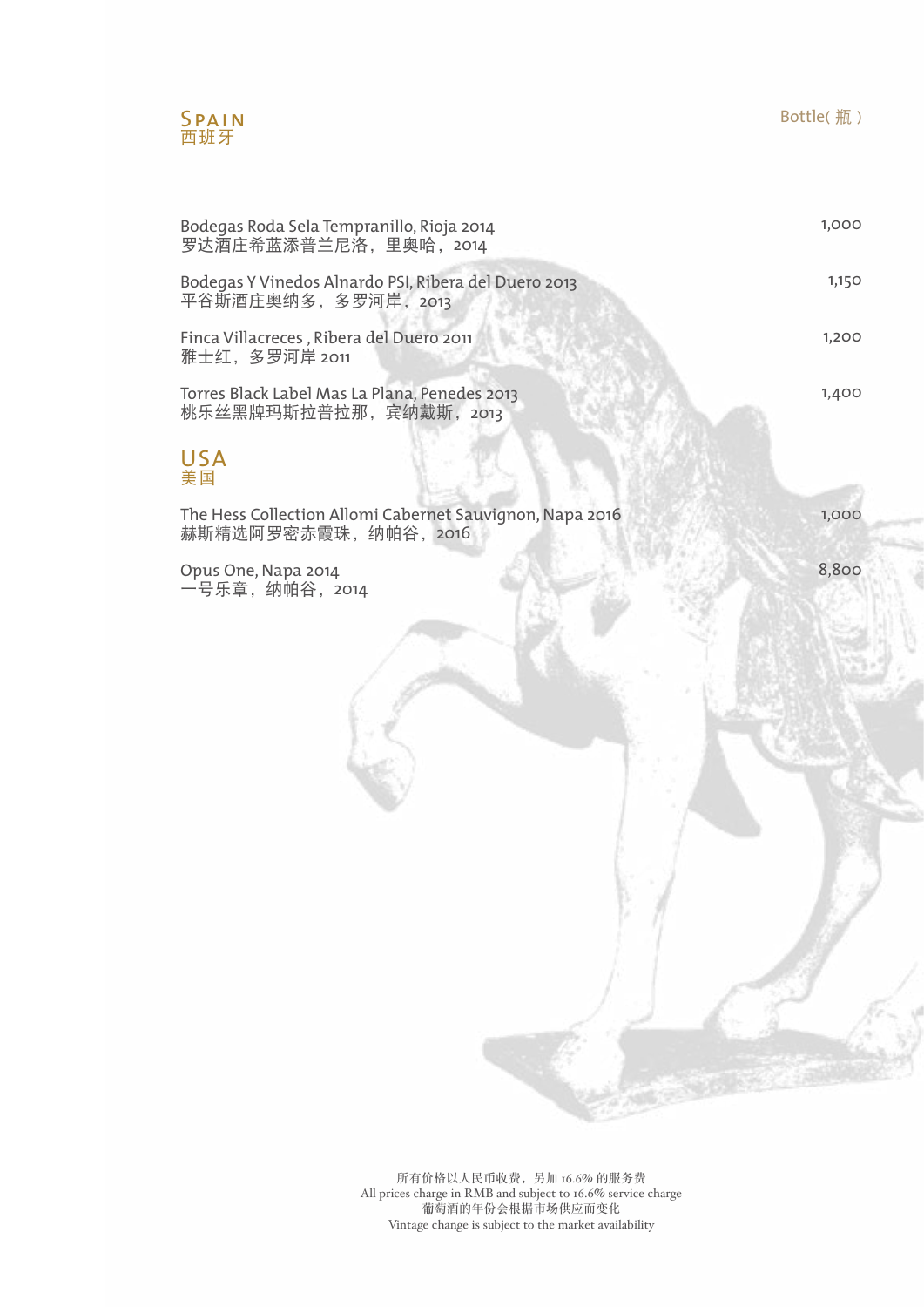

| Irvine Estate Merlot, Barossa Valley 2017<br>欧文庄园梅洛,巴罗萨谷, 2017                              | 620    |
|---------------------------------------------------------------------------------------------|--------|
| Yalumba Y Series Merlot, South Australia 2017<br>御兰堡 Y 系列梅洛,南澳,2017                         | 650    |
| Best's Great Western Bin 1 Shiraz, Grampians, Victoria 2014<br>贝思酒庄大西区 1 号设拉子,格兰平,维多利亚,2014 | 650    |
| Pikes Estate Shiraz, Clare Valley 2015<br>派客庄园设拉子,嘉利谷,2015                                  | 800    |
| Jim Barry Lodge Hill Shiraz, Clare Valley 2014<br>金百利庐舍设拉子,嘉利谷,2014                         | 900    |
| Voyager Estate Shiraz, Margaret River 2012<br>航海家庄园设拉子,玛格丽特河,2012                           | 1,030  |
| Henschke Henry's Seven, Barossa Valley 2016 / 2017<br>翰斯科凯尼顿设拉子混酿,巴罗萨山谷,2016 / 2017         | 1,250  |
| Penfolds Grange, South Australia 2014<br>奔富葛兰许,南澳,2014                                      | 12,000 |
|                                                                                             |        |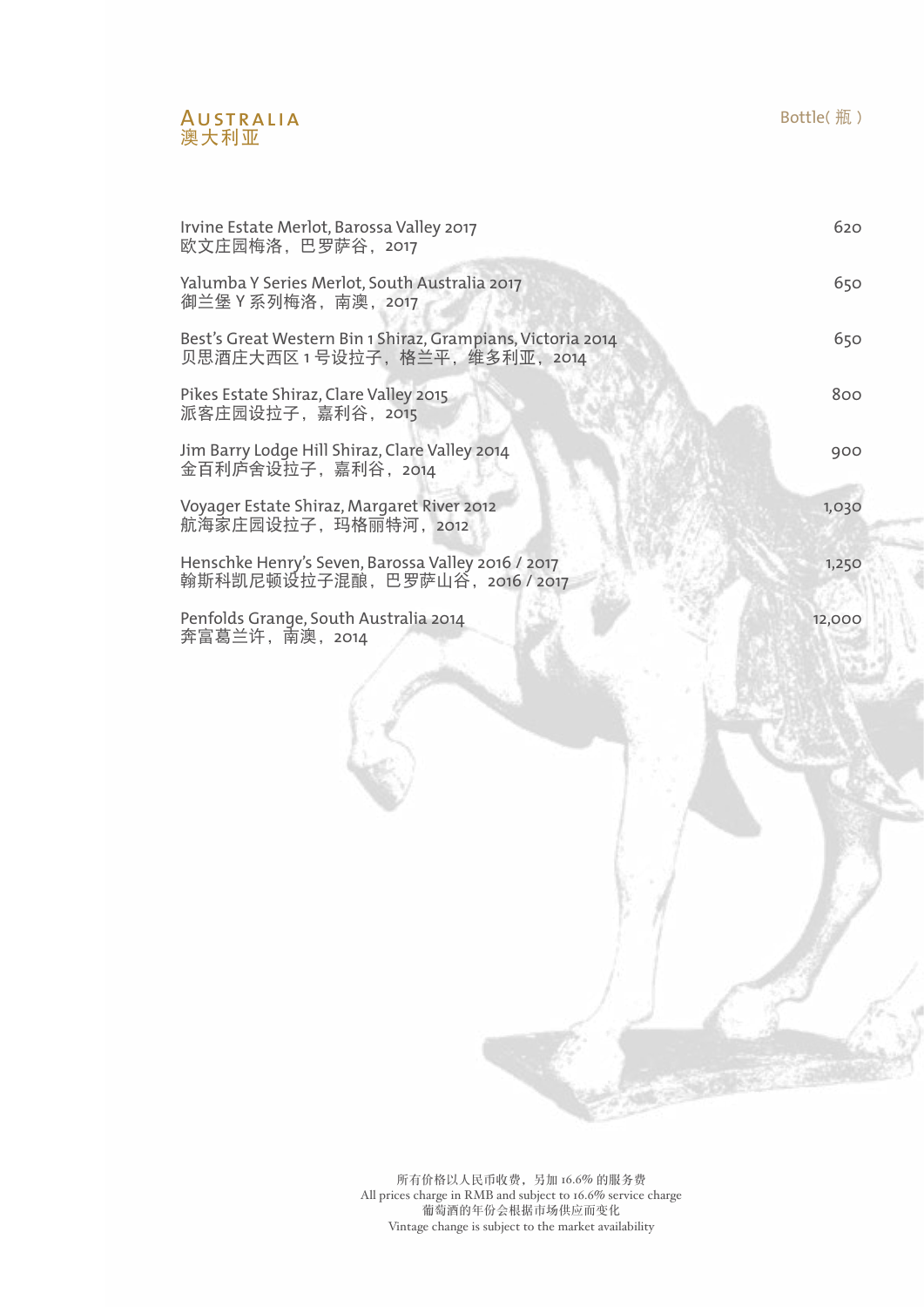#### New ZEALAND 新西兰

| Wairau River pinot Noir, Marlborough 2015<br>维拉河庄园黑皮诺,马尔堡, 2015                                     | 650   |
|-----------------------------------------------------------------------------------------------------|-------|
| Ata Rangi Crimson Pinot Noir, Martinborough 2016 / 2017<br>新天地庄园绯红黑皮诺, 马丁堡, 2016 / 2017             | 900   |
| Craggy Range Sophia, Gimblett Gravels, Hawke's Bay 2015<br>克莱格庄园索菲娅,金佰利格拉夫,霍克湾,2015                 | 1,250 |
| Craggy Range Le Sol, Gimblett Gravels, Hawke's Bay 2010 / 2015<br>克莱格庄园里索,金佰利格拉夫,霍克湾,2010/2015      | 1,550 |
| CHILE<br>智利                                                                                         |       |
| Los Vascos Carmenere GrandeReserve, Colchagua Valley, Chile 2018<br>巴斯克珍藏卡麦妮, 空加瓜谷, 智利, 2018        | 520   |
| Santa Carolina Reserva Cabernet Sauvignon, Colchagua 2016 / 2017<br>圣卡罗珍藏赤霞珠,空加瓜谷,2016 / 2017       | 650   |
| Concha Y Toro Don Melchor Cabernet Sauvignon, Maipo Valley 2010 / 2013<br>干露魔爵赤霞珠, 马泊谷, 2010 / 2013 | 2,050 |
| <b>ARGENTINA</b><br>阿根廷                                                                             |       |
| Terroirs Malbec, Mendoza 2010<br>泰和马尔贝克, 门多萨, 2010                                                  | 700   |
| Clos De Los Siete By Michel Rolland Malbec, Mendoza 2014<br>安第斯之箭米歇尔罗兰特酿马尔贝克, 门多萨, 2014             | 750   |
| Bodega Norton Privada, Mendoza 2014<br>诺顿庄园施华洛世奇家族经典红, 门多萨, 2014                                    | 800   |
|                                                                                                     |       |
|                                                                                                     |       |

所有价格以人民币收费,另加 16.6% 的服务费 All prices charge in RMB and subject to 16.6% service charge 葡萄酒的年份会根据市场供应而变化 Vintage change is subject to the market availability

定期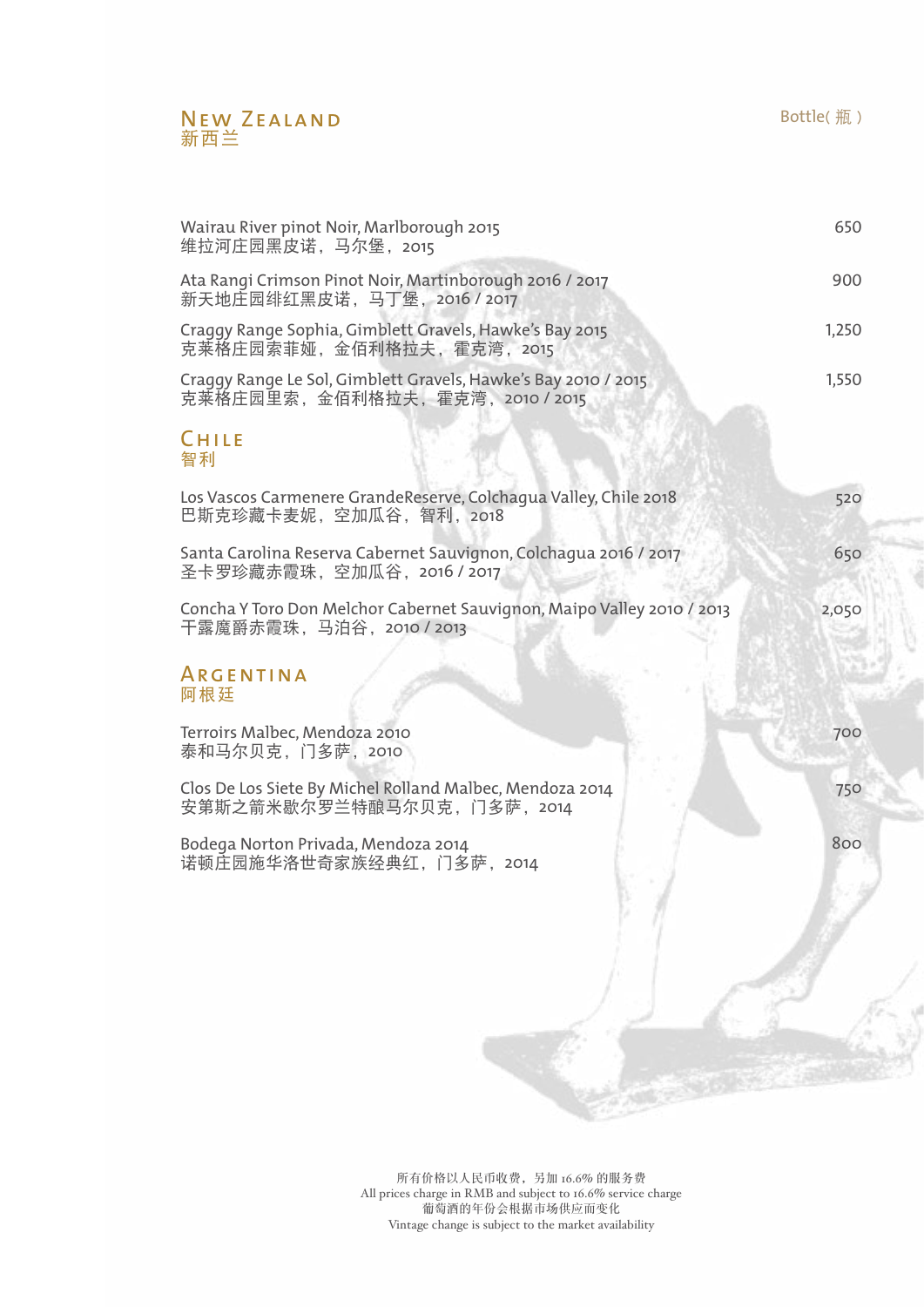## Sweet Wine Cellar 餐 后 甜 酒